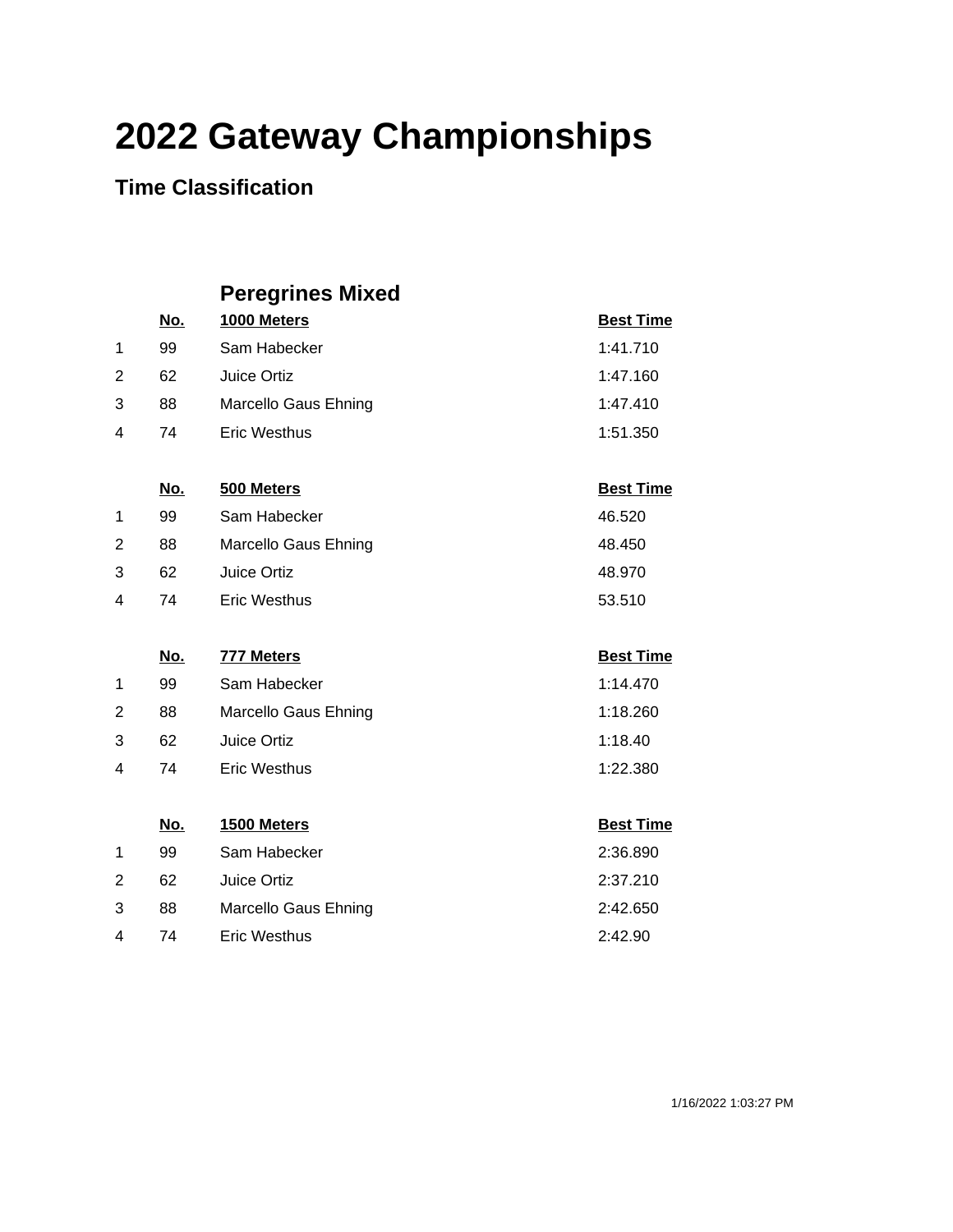### **Time Classification**

|                |                  | <b>Goshawks Mixed</b>      |                            |
|----------------|------------------|----------------------------|----------------------------|
|                | <u>No.</u>       | 1000 Meters                | <b>Best Time</b>           |
| 1              | 98               | Joseph Britt               | 1:51.960                   |
| $\overline{2}$ | 77               | Corin Habecker             | 1:53.480                   |
| 3              | 65               | Ethan Sonn                 | 1:55.30                    |
| 4              | 44               | Sophia Ashley-Martin       | 1:55.50                    |
| 5              | 97               | Robert "Joey" Dodson       | 2:01.580                   |
|                |                  |                            |                            |
|                | <u>No.</u><br>98 | 500 Meters                 | <b>Best Time</b><br>52.730 |
| $\mathbf 1$    | 65               | Joseph Britt<br>Ethan Sonn |                            |
| $\overline{2}$ |                  |                            | 56.570                     |
| 3              | 44               | Sophia Ashley-Martin       | 56.740                     |
| 4              | 77               | Corin Habecker             | 56.980                     |
| 5              | 97               | Robert "Joey" Dodson       | 57.320                     |
|                | <u>No.</u>       | <b>777 Meters</b>          | <b>Best Time</b>           |
| 1              | 98               | Joseph Britt               | 1:25.530                   |
| $\overline{2}$ | 77               | Corin Habecker             | 1:26.650                   |
| 3              | 65               | Ethan Sonn                 | 1:29.040                   |
| 4              | 44               | Sophia Ashley-Martin       | 1:29.070                   |
| 5              | 97               | Robert "Joey" Dodson       | 1:36.520                   |
|                | <u>No.</u>       | 1500 Meters                | <b>Best Time</b>           |
| 1              | 98               | Joseph Britt               | 3:14.210                   |
| 2              | 77               | Corin Habecker             | 3:15.720                   |
| 3              | 65               | Ethan Sonn                 | 3:16.810                   |
| 4              | 44               | Sophia Ashley-Martin       | 3:28.220                   |
| 5              | 97               | Robert "Joey" Dodson       | 3:35.160                   |
|                |                  |                            |                            |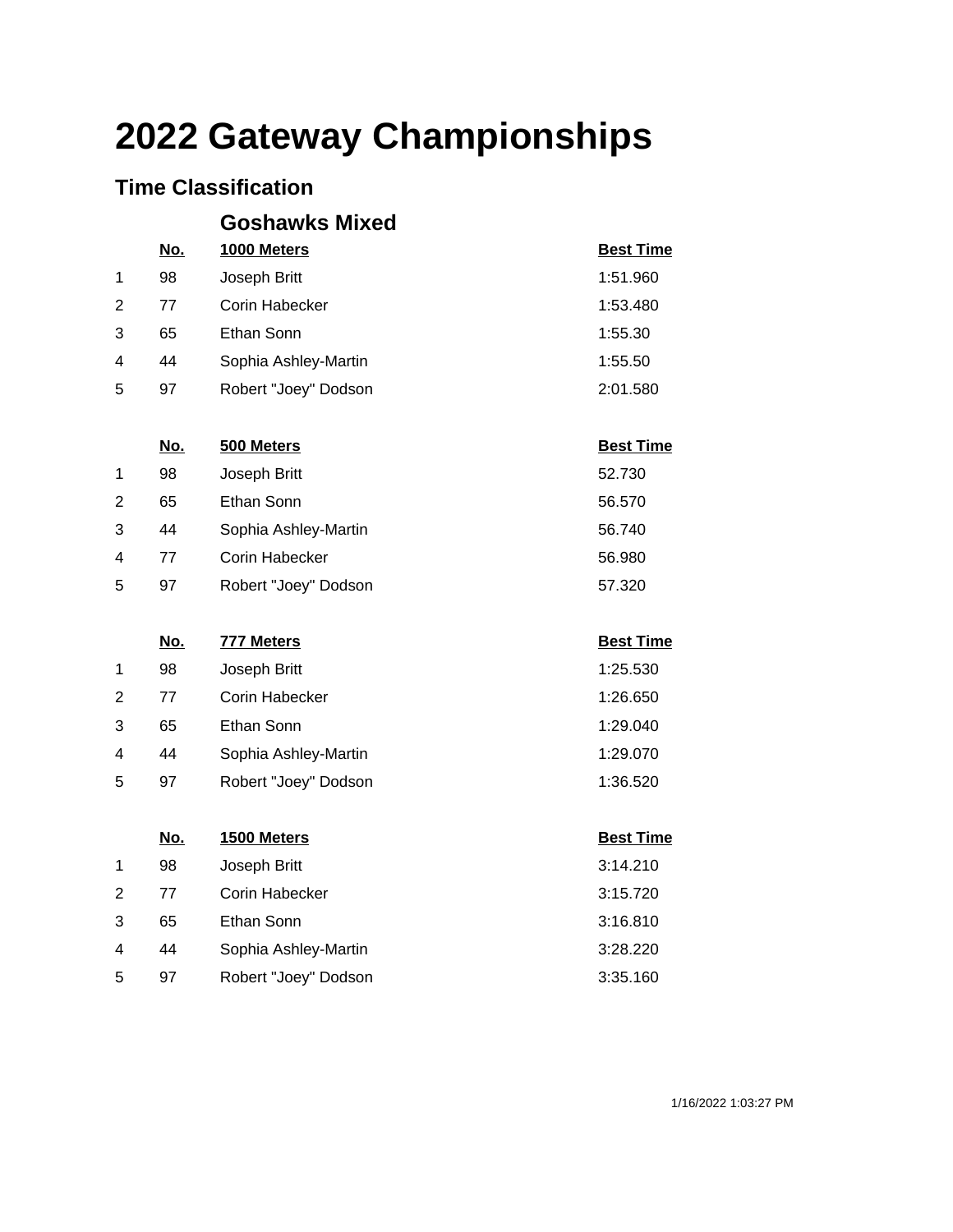### **Time Classification**

#### **Merlins Mixed**

|   | <u>No.</u> | 777 Meters             | <b>Best Time</b> |
|---|------------|------------------------|------------------|
| 1 | 86         | <b>Martzel Montes</b>  | 1:29.010         |
| 2 | 43         | Eric Miranda           | 1:29.140         |
| 3 | 30         | Alexander Bruner       | 1:29.710         |
| 4 | 59         | <b>Charlie Summers</b> | 1:32.920         |
| 5 | 22         | Elle Yonker            | 1:39.210         |
| 6 | 10         | Andrew Sonn            | 1:39.90          |
|   |            |                        |                  |
|   | <u>No.</u> | 500 Meters             | <b>Best Time</b> |
| 1 | 30         | Alexander Bruner       | 57.20            |
| 2 | 43         | Eric Miranda           | 57.960           |
| 3 | 59         | <b>Charlie Summers</b> | 58.460           |
| 4 | 86         | <b>Martzel Montes</b>  | 59.770           |
| 5 | 22         | <b>Elle Yonker</b>     | 1:02.970         |
| 6 | 10         | Andrew Sonn            | 1:03.350         |
|   |            |                        |                  |
|   | <u>No.</u> | 1000 Meters            | <b>Best Time</b> |
| 1 | 43         | Eric Miranda           | 1:56.70          |
| 2 | 30         | Alexander Bruner       | 1:57.140         |
| 3 | 86         | <b>Martzel Montes</b>  | 2:01.90          |
| 4 | 59         | <b>Charlie Summers</b> | 2:05.850         |
| 5 | 22         | Elle Yonker            | 2:08.680         |
| 6 | 10         | <b>Andrew Sonn</b>     | 2:18.020         |

#### **Red-tail Hawks Mixed**

**No. 333 Meters Best Time**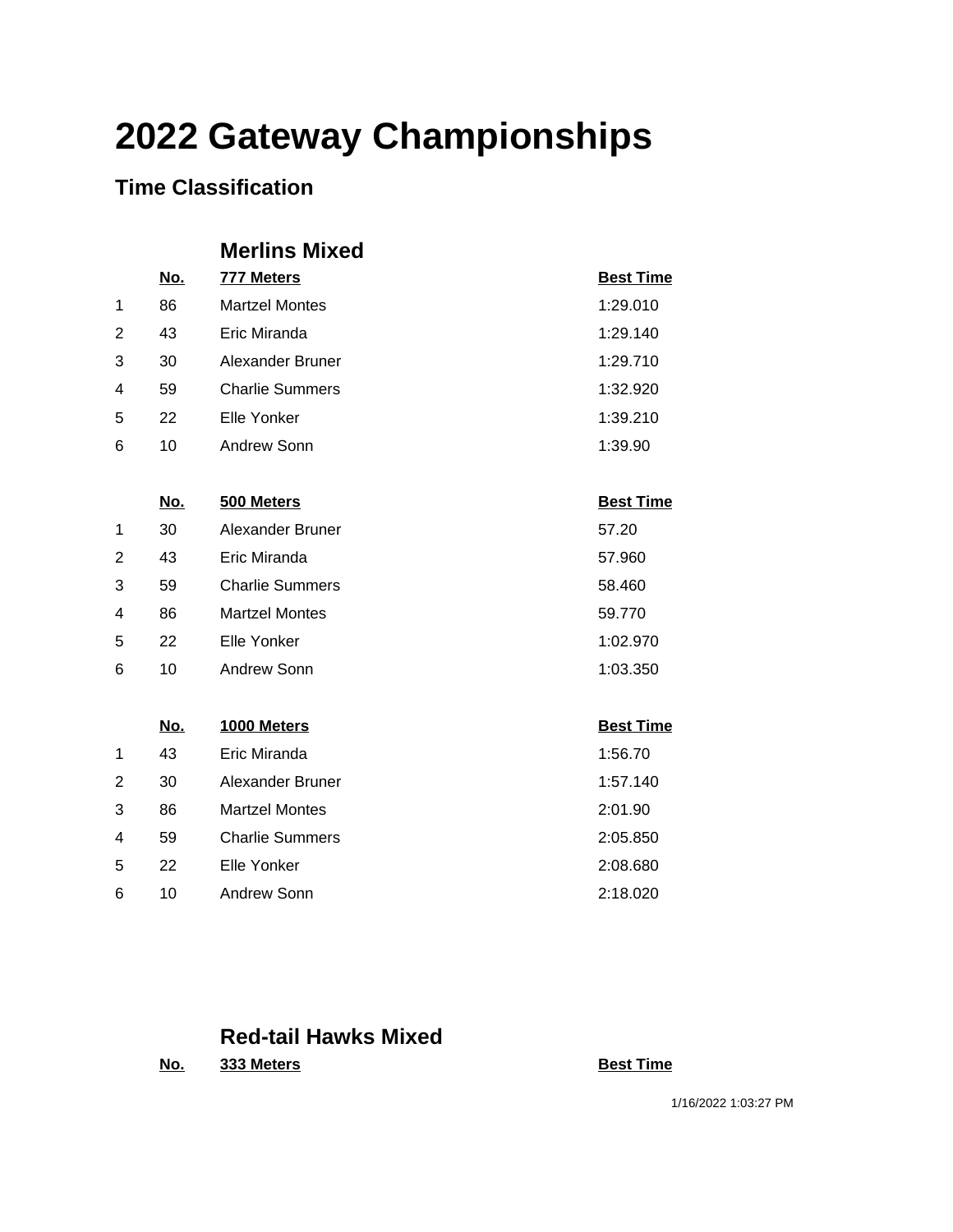### **Time Classification**

| 1              | 61 | Victor Li              | 45.260 |
|----------------|----|------------------------|--------|
| 2              | 42 | <b>Emily Gingerich</b> | 45.830 |
| 3              | 96 | Joel Kittredge         | 45.910 |
| $\overline{4}$ | 75 | Liam Sears             | 46.540 |
| 5              | 33 | <b>Elliot Dodson</b>   | 48.560 |
| 6              | 28 | Carlie Miranda         | 53.290 |

|   | <u>No.</u> | 222 Meters             | <b>Best Time</b> |
|---|------------|------------------------|------------------|
| 1 | 61         | Victor Li              | 29.590           |
| 2 | 42         | <b>Emily Gingerich</b> | 31.420           |
| 3 | 75         | Liam Sears             | 31.530           |
| 4 | 96         | Joel Kittredge         | 31.780           |
| 5 | 33         | <b>Elliot Dodson</b>   | 32.260           |
| 6 | 28         | Carlie Miranda         | 35.910           |

|                | <u>No.</u> | 500 Meters             | <b>Best Time</b> |
|----------------|------------|------------------------|------------------|
| $\mathbf 1$    | 61         | Victor Li              | 1:08.040         |
| 2              | 96         | Joel Kittredge         | 1:08.220         |
| 3              | 42         | <b>Emily Gingerich</b> | 1:08.510         |
| $\overline{4}$ | 75         | Liam Sears             | 1:08.560         |
| 5              | 33         | <b>Elliot Dodson</b>   | 1:13.490         |
| 6              | 28         | Carlie Miranda         | 1:16.450         |

### **Golden Eagles Mixed**

|   | No. | 333 Meters              | <b>Best Time</b> |
|---|-----|-------------------------|------------------|
|   | 84  | Landon Smith            | 48.420           |
| 2 | -73 | <b>Danielle Summers</b> | 54.460           |
| 3 | 95  | Safiya Sadiq            | ۰                |

1/16/2022 1:03:27 PM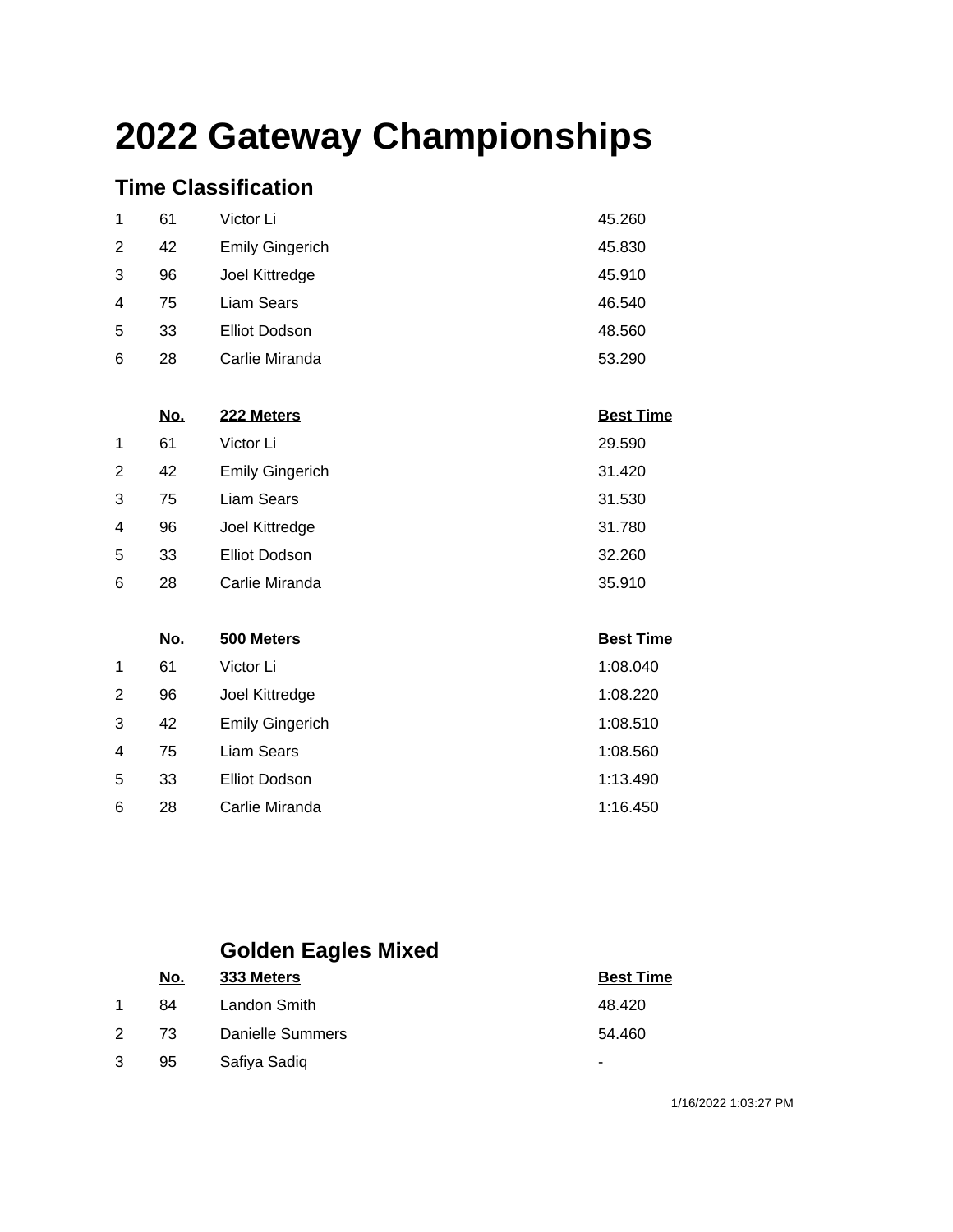### **Time Classification**

|   | <u>No.</u> | 222 Meters              | <b>Best Time</b> |
|---|------------|-------------------------|------------------|
| 1 | 84         | Landon Smith            | 32.090           |
| 2 | 73         | Danielle Summers        | 39.460           |
| 3 | 95         | Safiya Sadiq            |                  |
|   |            |                         |                  |
|   | <u>No.</u> | 111 Meters              | <b>Best Time</b> |
| 1 | 84         | Landon Smith            | 17.380           |
| 2 | 73         | <b>Danielle Summers</b> | 20.660           |
| 3 | 95         | Safiya Sadiq            |                  |
|   |            |                         |                  |
|   | <u>No.</u> | 500 Meters              | <b>Best Time</b> |
| 1 | 84         | Landon Smith            | 1:15.140         |
| 2 | 73         | Danielle Summers        | 1:26.930         |
| 3 | 95         | Safiya Sadiq            |                  |

#### **Barn Swallows Mixed**

|             | <u>No.</u> | 333 Meters     | <b>Best Time</b> |
|-------------|------------|----------------|------------------|
| $\mathbf 1$ | 83         | Joey Sample    | 53.520           |
| 2           | 94         | Carter Hausman | 57.220           |
| 3           | 66         | Naavya Dwivedi | 57.630           |
|             |            |                |                  |
|             | No.        | 222 Meters     | <b>Best Time</b> |
| 1           | 83         | Joey Sample    | 37.60            |
| 2           | 94         | Carter Hausman | 38.720           |
|             |            |                |                  |

3 66 Naavya Dwivedi 38.970

**No. 111 Meters Best Time** 

1/16/2022 1:03:27 PM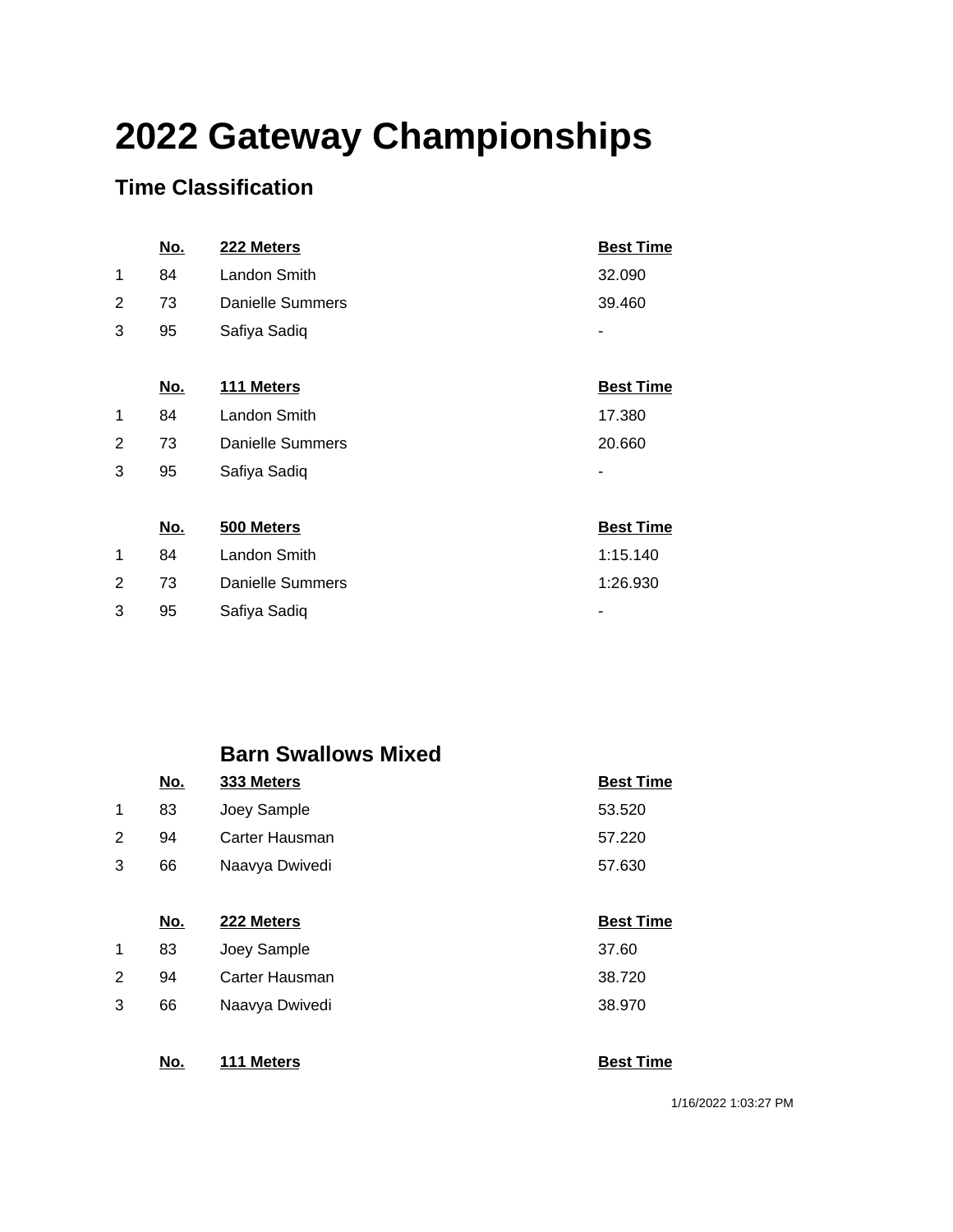### **Time Classification**

| 20.960 |
|--------|
| 20.460 |
| 19.780 |
|        |

|   | IVV. | <b>JUU IVIELEI S</b> | <b>DESL TITLE</b> |
|---|------|----------------------|-------------------|
|   | 83   | Joey Sample          | 1:23.230          |
|   | 94   | Carter Hausman       | 1:35.910          |
| 3 | 66   | Naavya Dwivedi       | 1:39.220          |

#### **American Kestrels Mixed**

| No. | 170 Meters        | <b>Best Time</b> |
|-----|-------------------|------------------|
| 32  | Abdullah Sadiq    | 28.750           |
| 93  | Roman Hastings    | 30.980           |
| 70  | Graham Shapiro    | 31.770           |
| 6   | <b>RJ</b> Martin  | 33.30            |
| 1   | <b>Jax Montes</b> | 36.660           |
| 15  | Sawyer Nemeth     | 38.920           |
|     |                   |                  |

|   | No. | 85 Meters             | <b>Best Time</b> |
|---|-----|-----------------------|------------------|
| 1 | 32  | Abdullah Sadiq        | 15.910           |
| 2 | 93  | Roman Hastings        | 16.60            |
| 3 | 70  | <b>Graham Shapiro</b> | 17.210           |
| 4 | 6   | <b>RJ</b> Martin      | 18.10            |
| 5 | 1   | Jax Montes            | 21.650           |
| 6 | 15  | Sawyer Nemeth         | 21.660           |

| No.  | 255 Meters     | <b>Best Time</b> |
|------|----------------|------------------|
| - 32 | Abdullah Sadiq | 41.70            |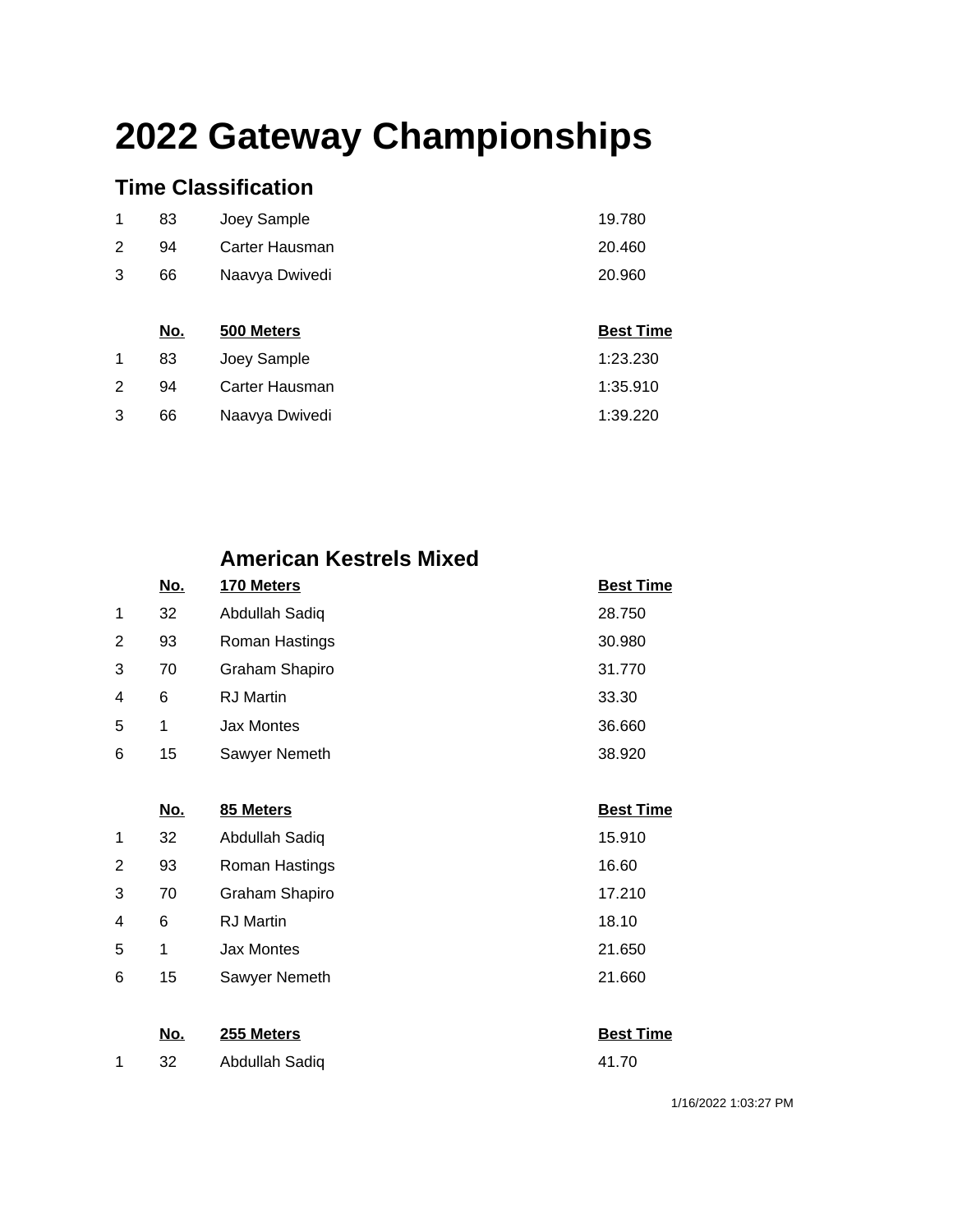### **Time Classification**

2 92

| 2 | 6  | <b>RJ</b> Martin | 48.780  |
|---|----|------------------|---------|
| 3 | 93 | Roman Hastings   | 49.290  |
| 4 | 70 | Graham Shapiro   | 50.070  |
| 5 | 1  | Jax Montes       | 57.510  |
| 6 | 15 | Sawyer Nemeth    | 1:04.00 |

|   | <u>No.</u> | 340 Meters        | <b>Best Time</b> |
|---|------------|-------------------|------------------|
| 1 | 32         | Abdullah Sadiq    | 1:01.320         |
| 2 | 93         | Roman Hastings    | 1:02.520         |
| 3 | 6          | <b>RJ</b> Martin  | 1:07.520         |
| 4 | 1          | <b>Jax Montes</b> | 1:07.790         |
| 5 | 70         | Graham Shapiro    | 1:22.030         |
| 6 | 15         | Sawyer Nemeth     | 1:33.490         |

### **Sparrow Hawks Mixed**

|   | No.        | 170 Meters              | <b>Best Time</b> |
|---|------------|-------------------------|------------------|
| 1 | 92         | <b>Frida Montes</b>     | 42.20            |
| 2 | 81         | <b>Faith Krassinger</b> | 42.410           |
| 3 | 17         | Rishaan Dwivedi         | 43.030           |
|   |            |                         |                  |
|   | <u>No.</u> | 85 Meters               | <b>Best Time</b> |
| 1 | 92         | <b>Frida Montes</b>     | 21.070           |
| 2 | 17         | Rishaan Dwivedi         | 21.320           |
| 3 | 81         | <b>Faith Krassinger</b> | 21.930           |
|   |            |                         |                  |
|   | <u>No.</u> | 255 Meters              | <b>Best Time</b> |
| 1 | 81         | <b>Faith Krassinger</b> | 1:01.150         |

| ι αιτι ινιαδοιηγει | 1. U I . I JU |
|--------------------|---------------|
| Frida Montes       | 1:02.840      |

1/16/2022 1:03:27 PM